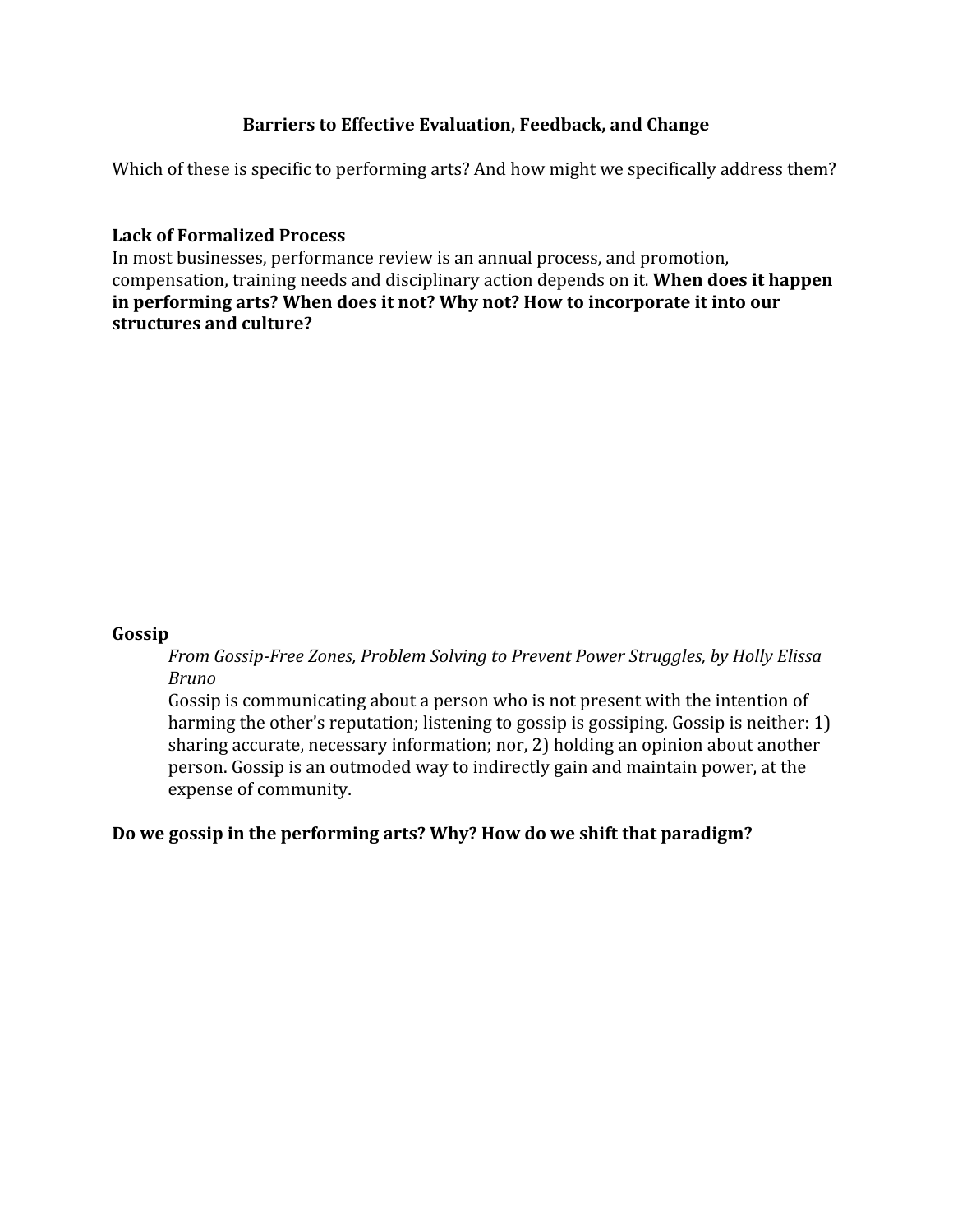## **Lack of skills in feedback**

Where/when do we learn how to do this? Are we skilled at it in the performing arts?

#### *Here are some tips from Forbes, by Ekaterina Walter*

**Genuinely care.**Here is the important part: they need to know that, as a leader, you truly care. People know when you are putting up smoke and mirrors. If they know you are not genuinely concerned about their growth, they'll tune out.

**Clearly paint your vision.**You need to be clear about what you want done and why you want it done. You need to paint the clear picture to help them envision future post-change and their role in it.

**Provide real-life examples.**Make it relevant to them by providing examples, as well as lessons from your own experience.

**Be honest.**Whether positive or negative, feedback must be honest. People see right through the BS. You can't sugarcoat it: "What you've done is fantastic, but…" You must lose the "but"s! Period, end of story. Be considerate in your delivery, but don't embellish.

**Be credible.**If you want the feedback to be credible and for your employees to listen to you, you have to spend time in understanding what they do, take time to observe how they do it. You can't be the new guy barging in and trying to drive change without knowing and appreciating the work of your people. You have to spend time building the rapport and putting in the sweat if you want your employees to respond to your direction and to your feedback in a meaningful way. **Lead by example first.** You gotta walk the talk. If you want to council people, you have to be able to lead by example (or at least not showcase the negative example). If you recognize that that's the area you are also deficient in, offer that up and identify it up front. It's all about being transparent. People get it.

#### **Do these work for us? What else would work?**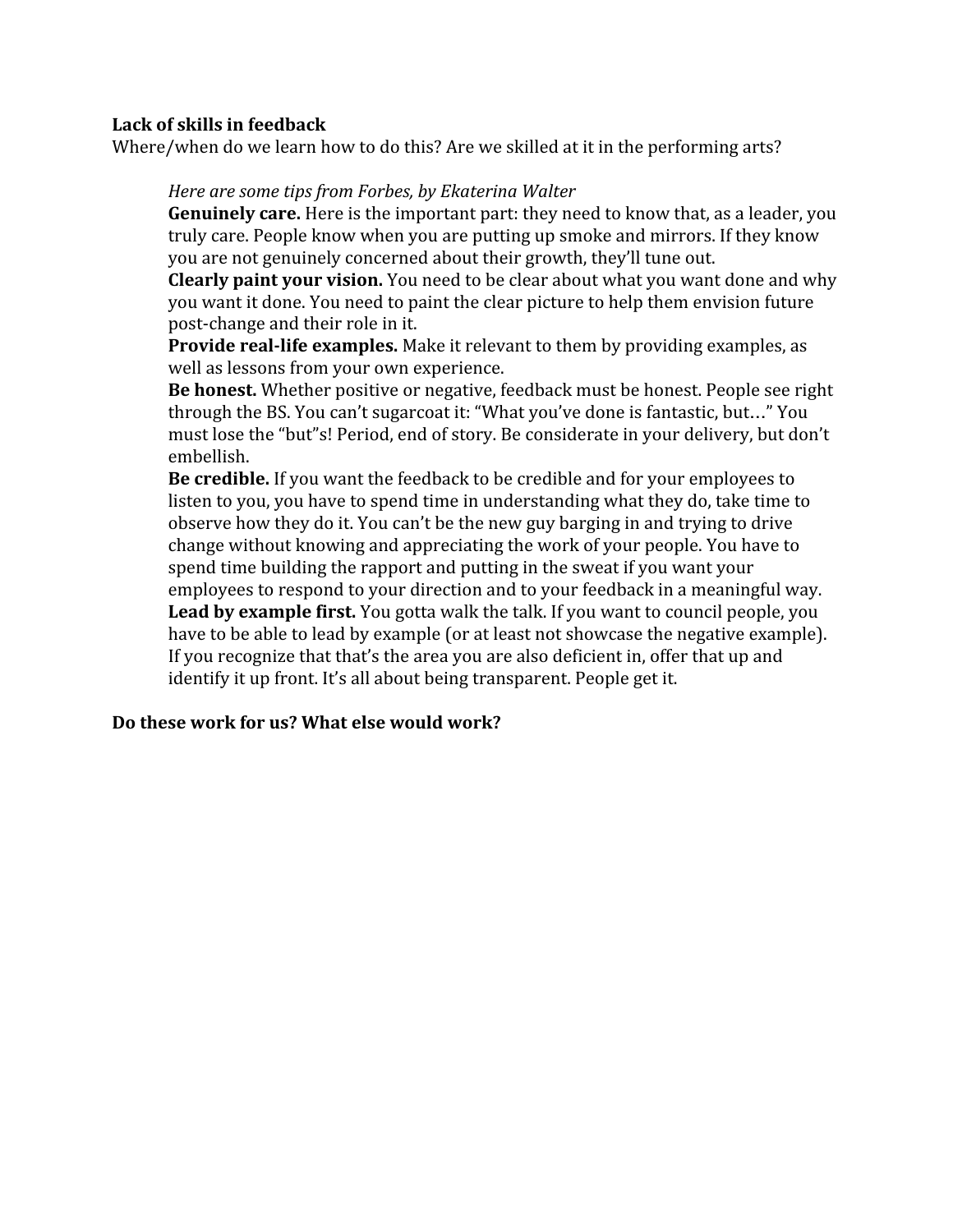#### **Social Threat**

#### *From "Give it to me Straight" by Ed Batista*

Most of us find the prospect of a feedback conversation daunting at the best of times, even in the context of a friendly relationship. Hearing someone say "Can I give you some feedback?" is almost guaranteed to elevate our heart rate and raise our blood pressure. These are common signs of a threat response, a cascade of neurological and physiological events that occur when we encounter a situation that we perceive as threatening. Neuroscientists have determined that we respond to threatening social situations in the same way that we respond to actual threats to our physical safety and have coined the term "social threat" to describe these experiences.

David Rock is an executive coach who's made an extensive study of recent neuroscience research to understand its implications for organizational life, and he developed the SCARF Model to characterize interpersonal situations that are likely to trigger a social threat. SCARF stands for status, certainty, autonomy, relatedness (i.e. the extent to which we perceive others as members of our social group) and fairness. Whenever our status, certainty, autonomy or perception of fairness is diminished, we're more likely to experience a social threat. And an encounter with someone we perceive as unrelated is also more likely to trigger a social threat.

A threat response predisposes us to act quickly on limited information, and while this classic "fight or flight" behavior is well-adapted to literal threats to our physical safety, it often serves us poorly in interpersonal situations that we perceive as threatening. When we're in the grip of a threat response, our ability to understand complex information and respond to it thoughtfully is seriously compromised. We seize on what we believe to be the most important data and take action on that basis. While this set of responses surely served us well in our evolutionary environment, it undermines our ability to safely navigate challenging interpersonal situations—such as feedback conversations.

### **How does social threat play out in a performing arts environment and how do we address it?**